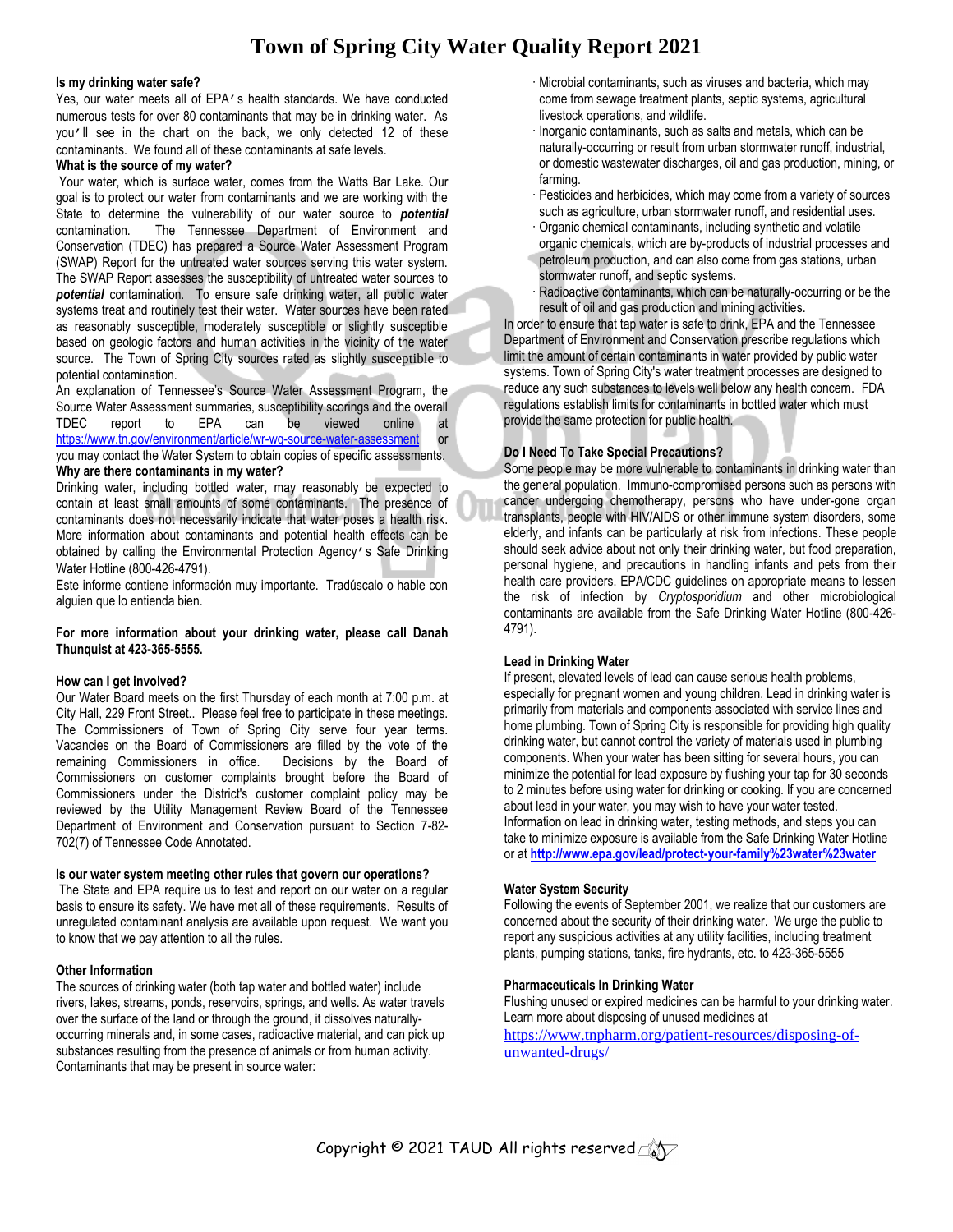# **W a t e r Q u a l i t y D a t a**

# **What does this chart mean?**

- MCLG Maximum Contaminant Level Goal, or the level of a contaminant in drinking water below which there is no known or expected risk to health. MCLGs allow for a margin of safety.
- MCL Maximum Contaminant Level, or the highest level of a contaminant that is allowed in drinking water. MCLs are set as close to the MCLGs as feasible using the best available treatment technology. MRDL: Maximum Residual Disinfectant Level or MRDL: The highest level of a disinfectant allowed in drinking water. There is convincing evidence that addition of a disinfectant is necessary for the control of microbial contaminants.
- MRDLG: Maximum residual disinfectant level goal. The level of a drinking water disinfectant below which there is no known or expected risk to health. MRDLGs do not reflect the benefits of the use of disinfectants to control microbial contaminants.
- AL Action Level, or the concentration of a contaminant which, when exceeded, triggers treatment or other requirements which a water system must follow.
- Parts per million (ppm) or Milligrams per liter (mg/l) explained as a relation to time and money as one part per million corresponds to one minute in two years or a single penny in \$10,000.
- Parts per billion (ppb) or Micrograms per liter explained as a relation to time and money as one part per billion corresponds to one minute in 2,000 years, or a single penny in \$10,000,000. Nephelometric Turbidity Unit (NTU) - nephelometric turbidity unit is a measure of the clarity of water. Turbidity in excess of 5 NTU is just noticeable to the average person.
- RTCR Revised Total Coliform Rule. This rule went into effect on April 1, 2016 and replaces the MCL for total coliform with a Treatment Technique Trigger for a system assessment.
- TT Treatment Technique, or a required process intended to reduce the level of a contaminant in drinking water.

| Contaminant                                 | Violation<br>Yes/No | Level<br>Detected     | Range of<br>Detections | Date of<br>Sample | Unit<br>Measurement | <b>MCLG</b>    | <b>MCL</b>           | Likely Source of<br>Contamination                                                                                                     |
|---------------------------------------------|---------------------|-----------------------|------------------------|-------------------|---------------------|----------------|----------------------|---------------------------------------------------------------------------------------------------------------------------------------|
| <b>Total Colifiorm</b><br>Bacteria (RTCR)   | N <sub>o</sub>      | $\mathbf{0}$          |                        | 2021              |                     | $\overline{0}$ | <b>TT</b><br>Trigger | Naturally present in the<br>environment                                                                                               |
| Turbidity <sup>1</sup>                      | N <sub>o</sub>      | 0.25                  | $0.03 - 0.25$          | 2021              | <b>NTU</b>          | n/a            | <b>TT</b>            | Soil runoff                                                                                                                           |
| Copper                                      | N <sub>o</sub>      | $90^{th\%}$<br>0.2120 |                        | 2020              | ppm                 | 1.3            | $AL=1.3$             | Corrosion of household<br>plumbing systems; erosion of<br>natural deposits; leaching<br>from wood preservatives                       |
| Fluoride                                    | N <sub>o</sub>      | .531<br>Avg.          | $0.299 -$<br>.902      | 2021              | ppm                 | $\overline{4}$ | $\overline{4}$       | Erosion of natural deposits;<br>water additive which<br>promotes strong teeth;<br>discharge from fertilizer and<br>aluminum factories |
| Lead <sup>2</sup>                           | N <sub>o</sub>      | $90^{th\%}$<br>.0031  |                        | 2020              | ppb                 | $\mathbf{0}$   | $AL=15$              | Corrosion of household<br>plumbing systems, erosion of<br>natural deposits                                                            |
| Nitrate (as Nitrogen)                       | No                  | 0.172                 |                        | 2021              | ppm                 | 10             | 10                   | Runoff from fertilizer use;<br>leaching from septic tanks,<br>sewage; erosion of natural<br>deposits                                  |
| Sodium                                      | N <sub>o</sub>      | 10.3                  |                        | 2021              | ppm                 | N/A            | N/A                  | Erosion of natural deposits;<br>used in water treatment                                                                               |
| <b>TTHM</b><br>[Total trihalomethanes]      | N <sub>0</sub>      | 40.9                  | 38.4-40.9              | 2021              | ppb                 | n/a            | 80                   | By-product of drinking water<br>chlorination                                                                                          |
| Haloacetic Acids<br>(HAA5)                  | N <sub>o</sub>      | 38.5                  | 37.8-38.5              | 2021              | ppb                 | N/A            | 60                   | By-product of drinking water<br>disinfection.                                                                                         |
| <b>Total Organic</b><br>Carbon <sup>3</sup> | N <sub>o</sub>      |                       | N/A                    | 2021              | ppm                 | <b>TT</b>      | <b>TT</b>            | Naturally present in the<br>environment.                                                                                              |
| Asbestos                                    | N <sub>o</sub>      | .18                   | N/A                    | 2020              | <b>MFL</b>          | $\tau$         | $\tau$               | Decay of asbestos cement<br>water mains: erosion of<br>natural deposits                                                               |